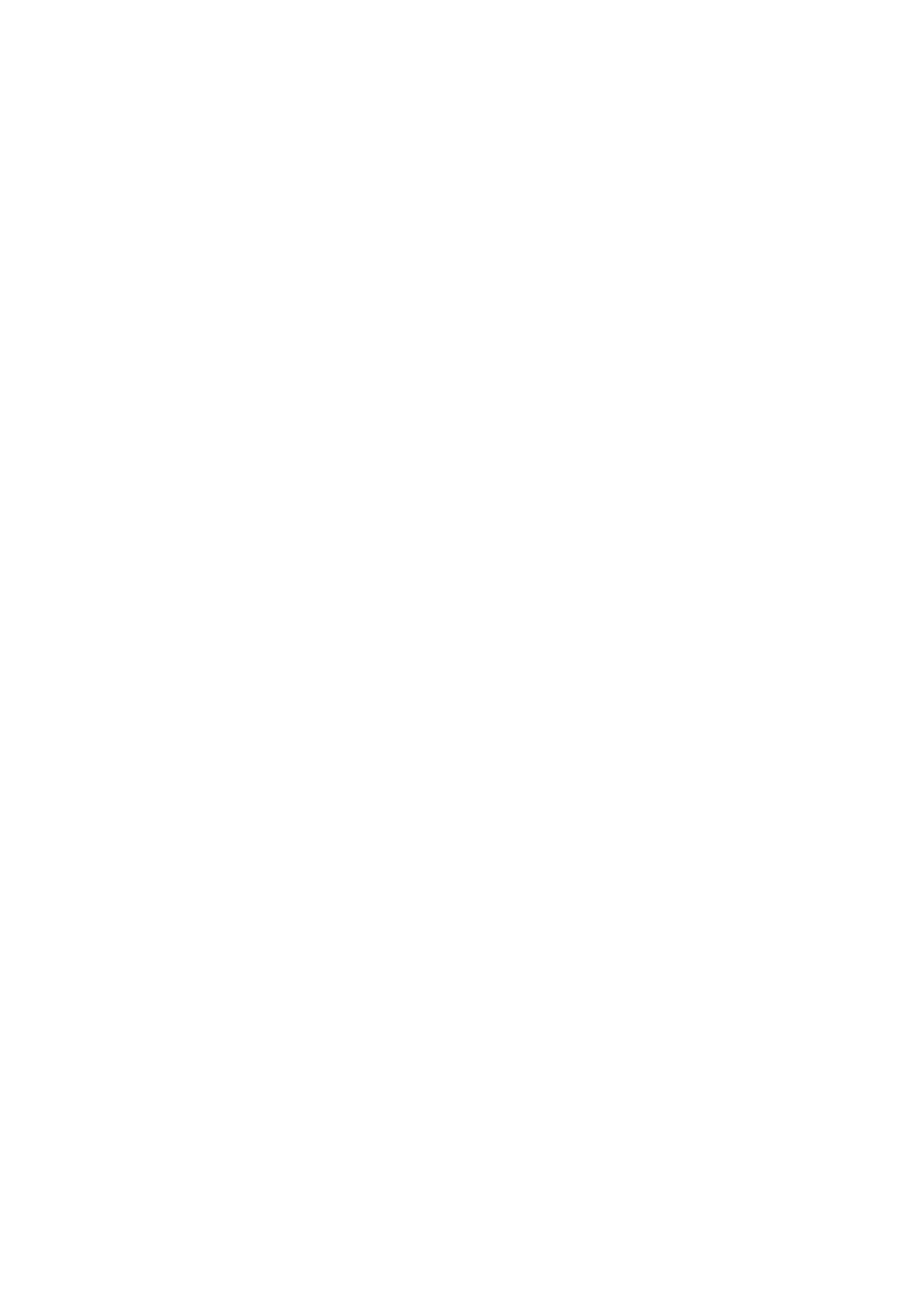# EUROPEAN STANDARD NORME EUROPÉENNE EUROPÄISCHE NORM

## **EN 750**

September 2004

ICS 97.220.30; 97.220.40 Supersedes EN 750:1995 + A1:1998

English version

## Playing field equipment - Hockey goals - Functional and safety requirements, test methods

Equipements de jeux - Buts de hockey - Exigences fonctionnelles et de sécurité, méthodes d'essai

Spielfeldgeräte - Hockeytore - Funktionelle und sicherheitstechnische Anforderungen, Prüfverfahren

This European Standard was approved by CEN on 24 June 2004.

CEN members are bound to comply with the CEN/CENELEC Internal Regulations which stipulate the conditions for giving this European Standard the status of a national standard without any alteration. Up-to-date lists and bibliographical references concerning such national standards may be obtained on application to the Central Secretariat or to any CEN member.

This European Standard exists in three official versions (English, French, German). A version in any other language made by translation under the responsibility of a CEN member into its own language and notified to the Central Secretariat has the same status as the official versions.

CEN members are the national standards bodies of Austria, Belgium, Cyprus, Czech Republic, Denmark, Estonia, Finland, France, Germany, Greece, Hungary, Iceland, Ireland, Italy, Latvia, Lithuania, Luxembourg, Malta, Netherlands, Norway, Poland, Portugal, Slovakia, Slovenia, Spain, Sweden, Switzerland and United Kingdom.



EUROPEAN COMMITTEE FOR STANDARDIZATION COMITÉ EUROPÉEN DE NORMALISATION EUROPÄISCHES KOMITEE FÜR NORMUNG

**Management Centre: rue de Stassart, 36 B-1050 Brussels**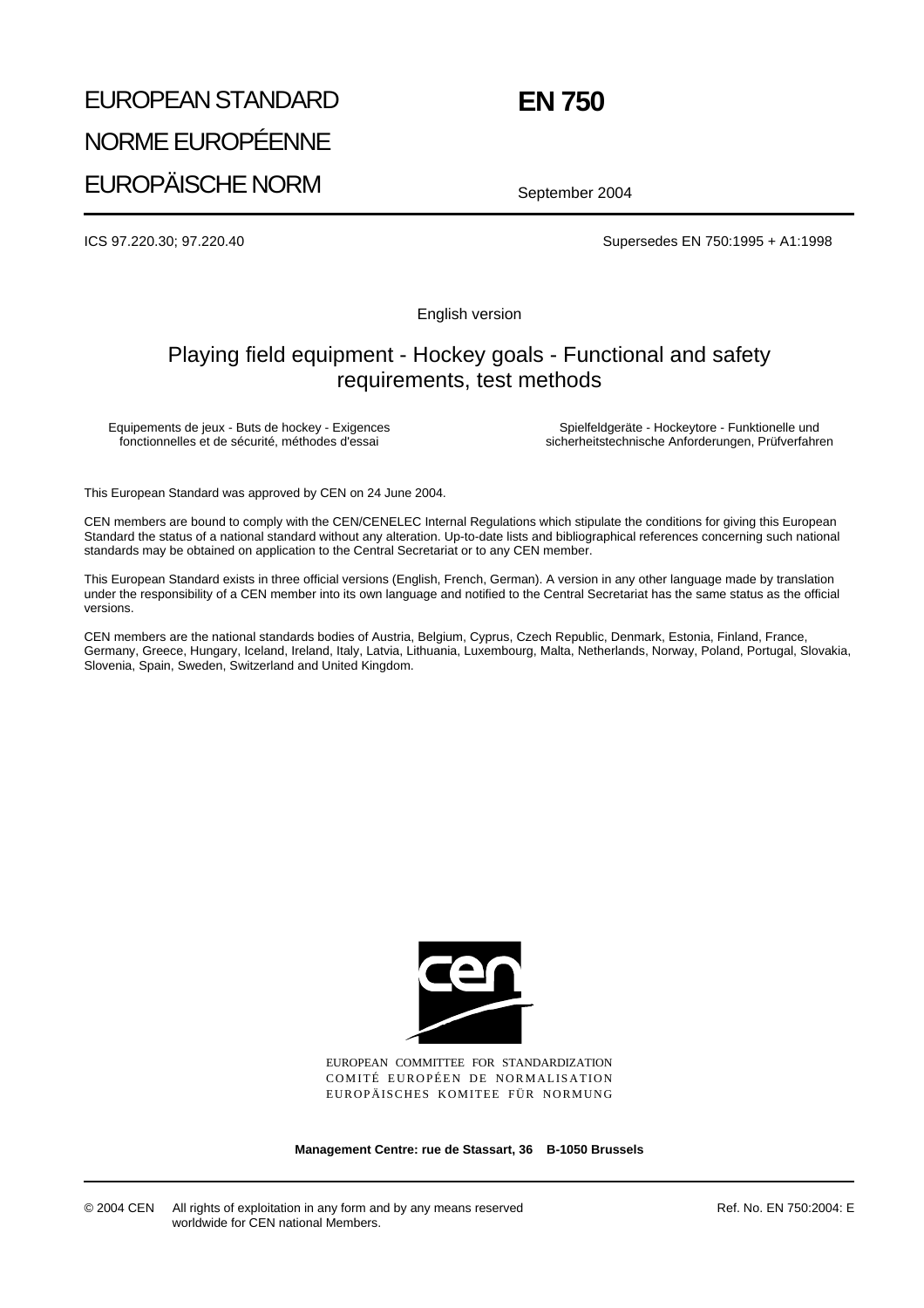## **Contents**

| 1                       |  |
|-------------------------|--|
| $\mathbf{2}$            |  |
| $\mathbf{3}$            |  |
| 3.1                     |  |
| 3.2                     |  |
| 3.3                     |  |
| 3.4                     |  |
| 3.4.1                   |  |
| 3.4.2                   |  |
| 3.4.3                   |  |
| $\overline{\mathbf{4}}$ |  |
| 4.1                     |  |
| 4.2                     |  |
| 4.3                     |  |
| 4.4                     |  |
| 4.5                     |  |
| 4.6                     |  |
| 4.7                     |  |
| 5                       |  |
| 5.1                     |  |
| 5.2                     |  |
| 5.3                     |  |
| 6                       |  |
| 7                       |  |
| 8                       |  |
|                         |  |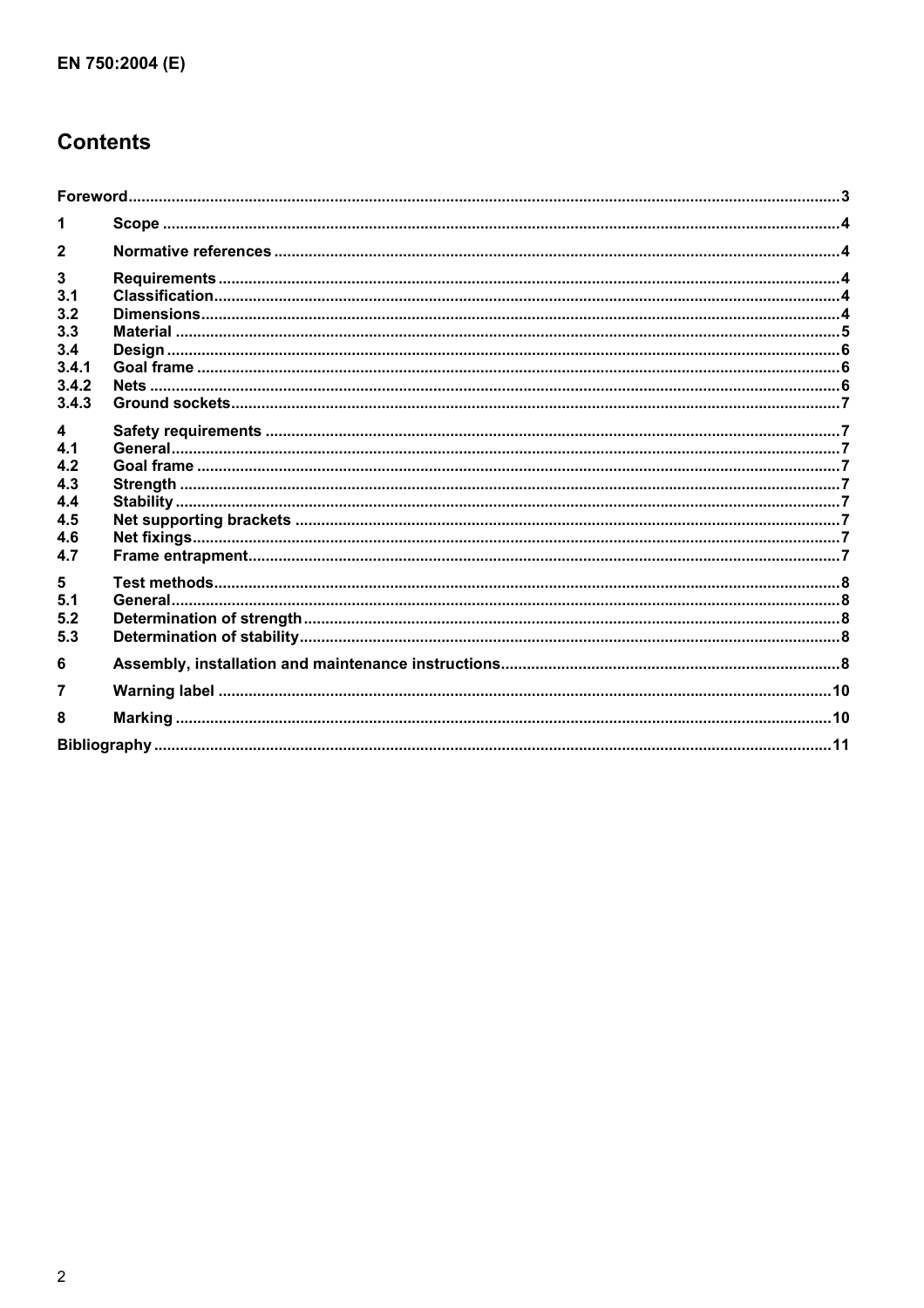## **Foreword**

This document (EN 750:2004) has been prepared by Technical Committee CEN/TC 136 "Sports, playground and other recreational equipment", the secretariat of which is held by DIN.

This European Standard shall be given the status of a national standard, either by publication of an identical text or by endorsement, at the latest by March 2005, and conflicting national standards shall be withdrawn at the latest by March 2005.

This document supersedes EN 750:1995 + A1: 1998.

According to the CEN/CENELEC Internal Regulations, the national standards organizations of the following countries are bound to implement this European Standard: Austria, Belgium, Cyprus, Czech Republic, Denmark, Estonia, Finland, France, Germany, Greece, Hungary, Iceland, Ireland, Italy, Latvia, Lithuania, Luxembourg, Malta, Netherlands, Norway, Poland, Portugal, Slovakia, Slovenia, Spain, Sweden, Switzerland and United Kingdom.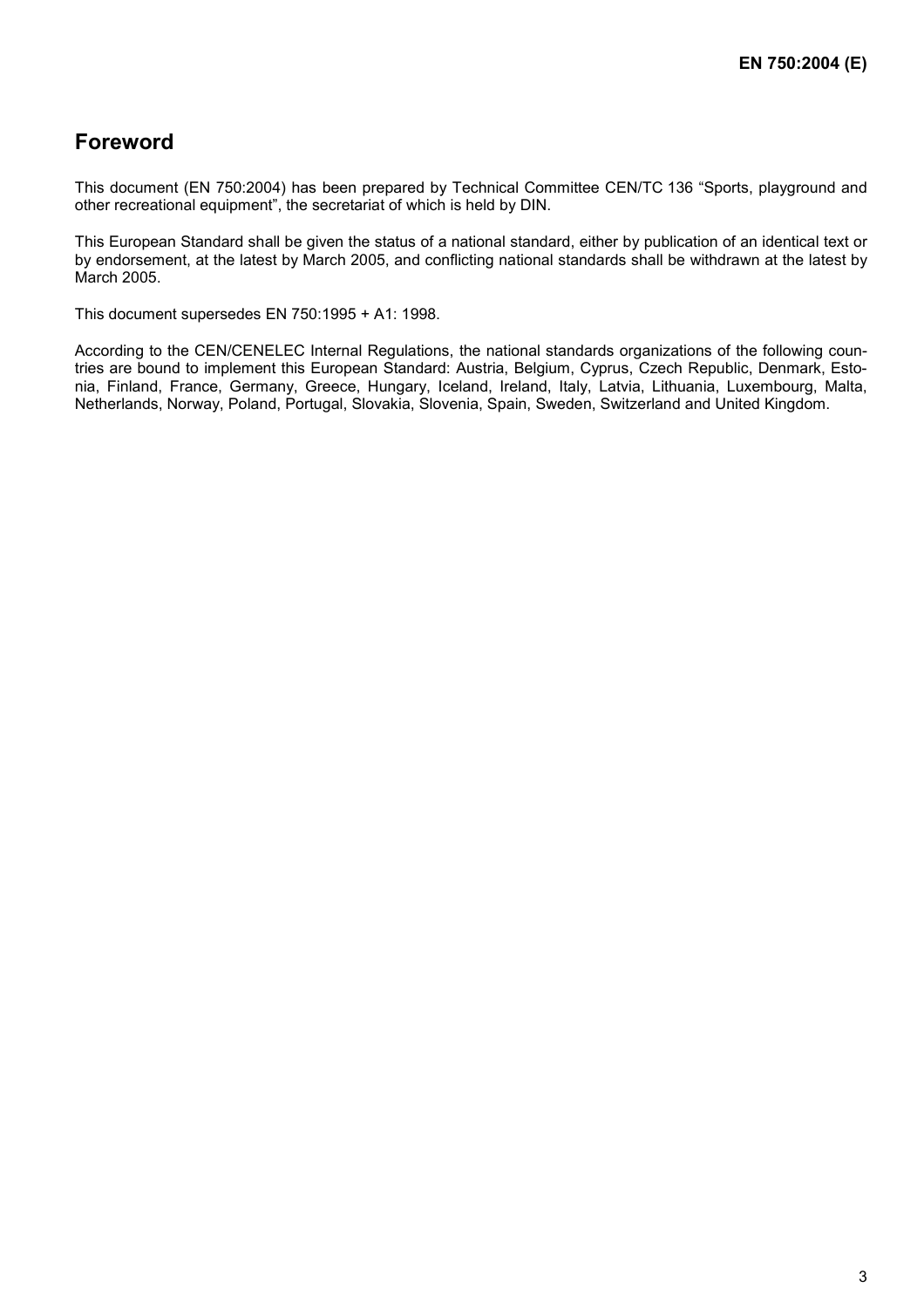#### **1 Scope**

This document specifies the functional requirements for 2 types (see Clause 3) and the safety requirements (see Clause 4) for hockey goals.

This standard is applicable to goals for training and competition intended to be used for outdoor hockey. Goals intended to be used for indoor hockey see EN 749.

#### **2 Normative references**

The following referenced documents are indispensable for the application of this document. For dated references, only the edition cited applies. For undated references, the latest edition of the referenced document (including any amendments) applies.

EN 749:2004, *Playing field equipment — Handball goals — Functional and safety requirements, test methods*

EN ISO 1806, *Fishing nets — Determination of mesh breaking force of netting (ISO 1806:2002)*

prEN ISO 2307, Fibre *ropes — Determination of certain physical and mechanical properties (ISO/DIS 2307:2003)*

#### **3 Requirements**

#### **3.1 Classification**

Hockey goals shall be classified by the design (types) as shown in Table 1.

| Type | <b>Description</b>              |
|------|---------------------------------|
|      | Hockey goal with ground sockets |
|      | Freestanding hockey goal        |

**Table 1 — Types** 

#### **3.2 Dimensions**

Hockey goals shall comply with the dimensions shown in Figure 1.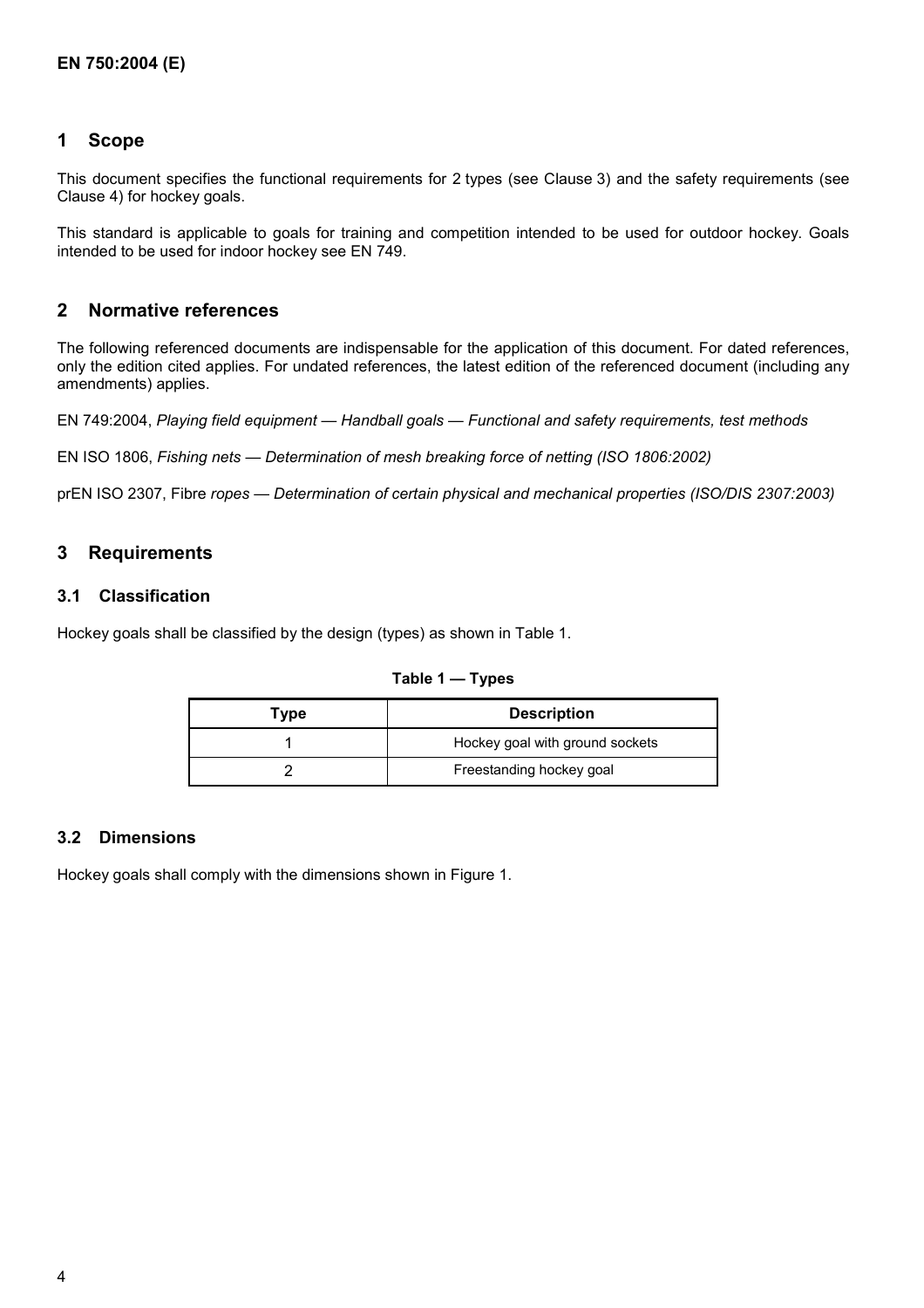#### **EN 750:2004 (E)**

Dimensions in millimetres



- 4 Example of anti-tilting device
- 5 Crossbar

**Key** 

**Figure 1 — Hockey goal type 2** 

One hockey goal consists of:

- the goal frame (2 uprights and 1 crossbar) including net fixings (and ground sockets for type 1);
- the backboards (1 rear backboard, 2 side backboards);
- 2 net supporting brackets;
- 2 bottom side bars;
- anti-tilting devices (at least one at each side) (for type 2);
- 1 bottom back bar;
- 1 net.

#### **3.3 Material**

The goal frame and the backboards may be made of timber, steel, light metal or plastic material, provided the requirements of this document are fulfilled.

Net supporting brackets and bottom side and back bars shall be made of light metal and/or steel protected against corrosion (e.g. hot galvanized, powder coated or painted).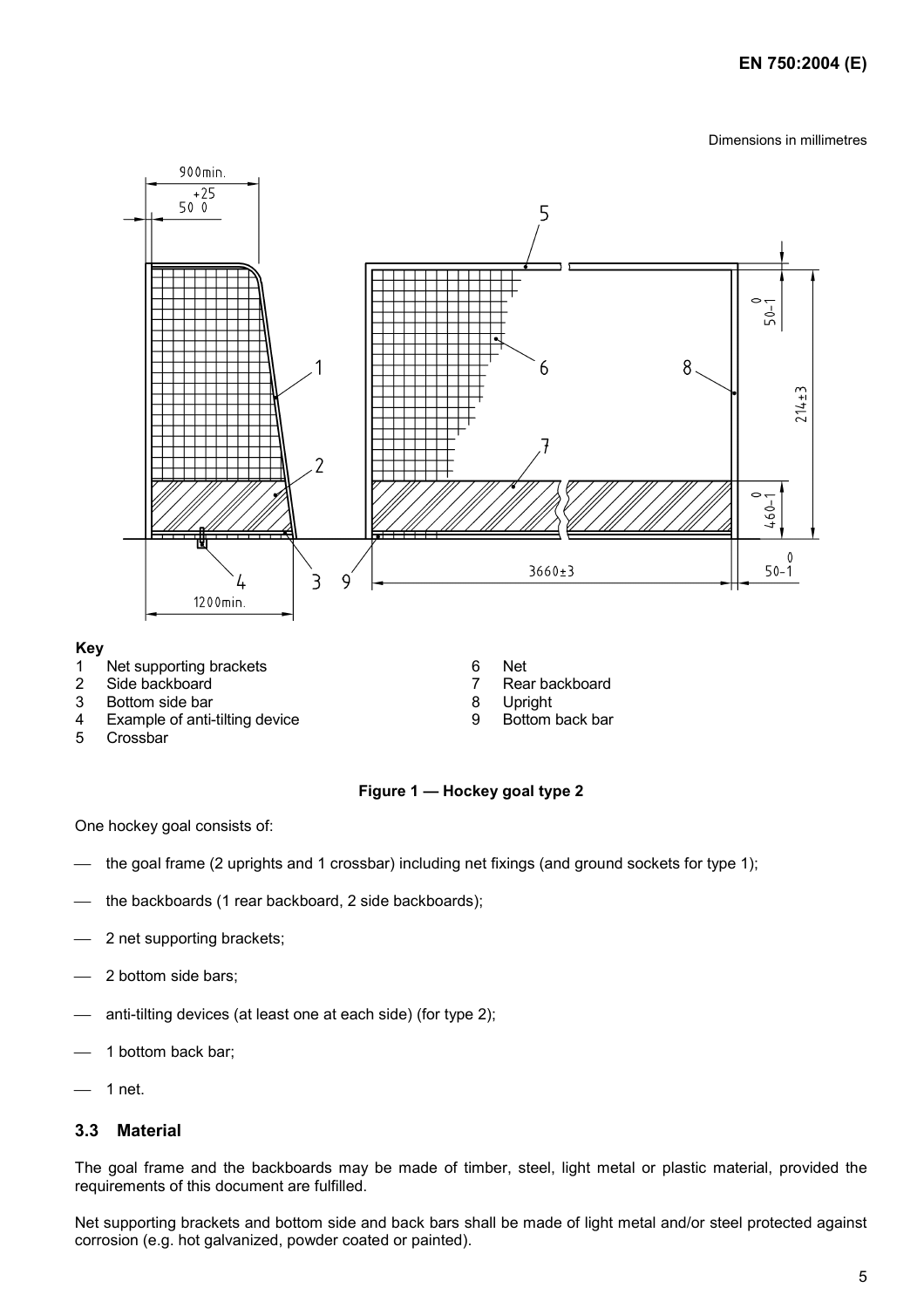For the net, net yarns made of synthetic or natural fibres may be used.

#### **3.4 Design**

#### **3.4.1 Goal frame**

The construction shall be sufficiently secure to withstand the stresses occurring during a game and during transport.

The latter requirement is fulfilled when the corner section of the goal frame is not deformed or damaged after testing according to 5.2.

The goal frame should be either white or the natural silver colour of light metal.

NOTE White colour is in line with the International Hockey Federation.

#### **3.4.2 Nets**

**3.4.2.1** Dimensions

The net dimensions shall comply with Table 2.

#### **Table 2 — Net dimensions**

Dimensions in millimetres

| length                                                        | height | depth |        | width<br>of mesh | diameter<br>οf<br>yarn |  |
|---------------------------------------------------------------|--------|-------|--------|------------------|------------------------|--|
|                                                               |        | top   | ground |                  |                        |  |
| min.                                                          | min.   | min.  | min.   | max.             | min. <sup>a</sup>      |  |
| 3660                                                          | 2 140  | 900   | 1 200  | 45               |                        |  |
| а<br>The diameter is minimum to minimize the risk of cutting. |        |       |        |                  |                        |  |

#### **3.4.2.2** Physical properties

Nets shall comply with Tables 3 and 4, as appropriate

**Table 3 — Mesh breaking strength** 

| <b>Class</b>                                                                                              | N<br>min.                  | <b>Test method</b> |  |  |  |
|-----------------------------------------------------------------------------------------------------------|----------------------------|--------------------|--|--|--|
| А                                                                                                         | 1 800 (1 500) <sup>a</sup> |                    |  |  |  |
| В                                                                                                         | 1 080 (900) <sup>a</sup>   | <b>EN ISO 1806</b> |  |  |  |
|                                                                                                           | 792 (660) <sup>a</sup>     |                    |  |  |  |
| а<br>This corresponds to the breaking strength of the net yarn, tested in<br>accordance with EN ISO 2062. |                            |                    |  |  |  |

#### **Table 4 — Rope breaking forces of net head line**

| <b>Class</b> | N<br>min. | <b>Test method</b> |  |
|--------------|-----------|--------------------|--|
|              | 7 000     | prEN ISO 2307      |  |
|              | 3 0 0 0   |                    |  |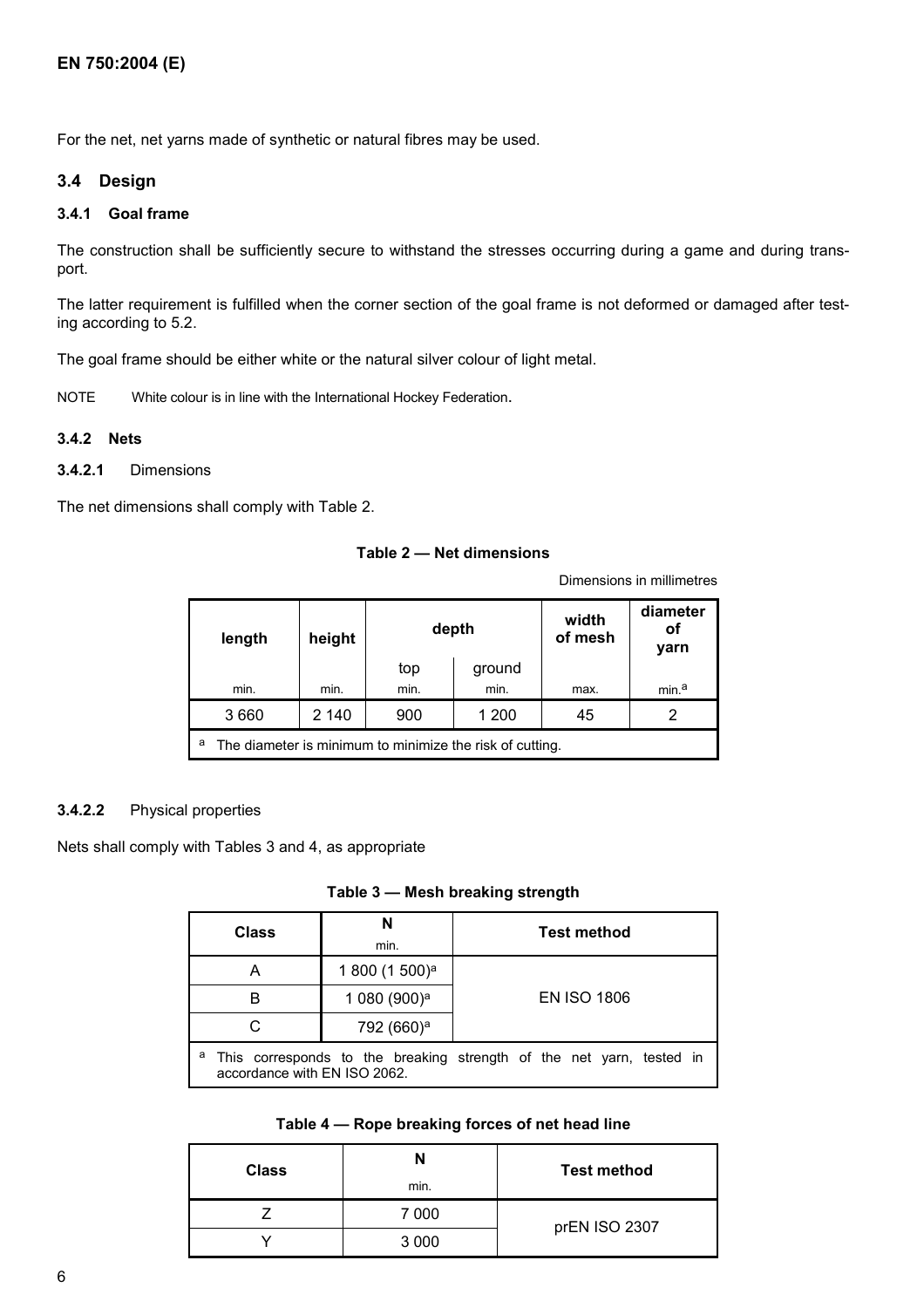#### **3.4.2.3** Net fixing

The net shall be so fixed that the ball will not pass between the goal frame and the net or between the back board an the net.

#### **3.4.3 Ground sockets**

For the ground socket see informative Annex A of EN 749:2004.

When using sockets out of doors, they shall have a drainage hole.

#### **4 Safety requirements**

#### **4.1 General**

Corners and edges which may cause injuries, shall be rounded with a radius of at least 3 mm.

#### **4.2 Goal frame**

The edges of the goal frame shall be rounded to a radius of  $(3 \pm 1)$  mm.

#### **4.3 Strength**

When tested in accordance with 5.2, the crossbar shall not fracture or collapse or show permanent deformation greater than 10 mm.

#### **4.4 Stability**

When tested in accordance with 5.3, the goal shall not tilt nor slide.

#### **4.5 Net supporting brackets**

The connection of net supporting brackets shall not protrude outside the goal frame.

#### **4.6 Net fixings**

Net fixings shall be designed in such a way that the player cannot be hurt.

This requirement is fulfilled if e. g. external openings (i.e. on the circumference of the cross section of the uprights and the cross bar) are  $\leq 8$  mm or  $\geq 25$  mm.

Metal cup hooks shall not be used. If spring hooks are used as means of fixation or for the end of a rope, they shall have screw caps.

#### **4.7 Frame entrapment**

Any possible entrapment in the frame above 1200 mm above the ground, e.g. net supports, shall have no downwards angle of less than 60° and no openings of less than 230 mm diameter.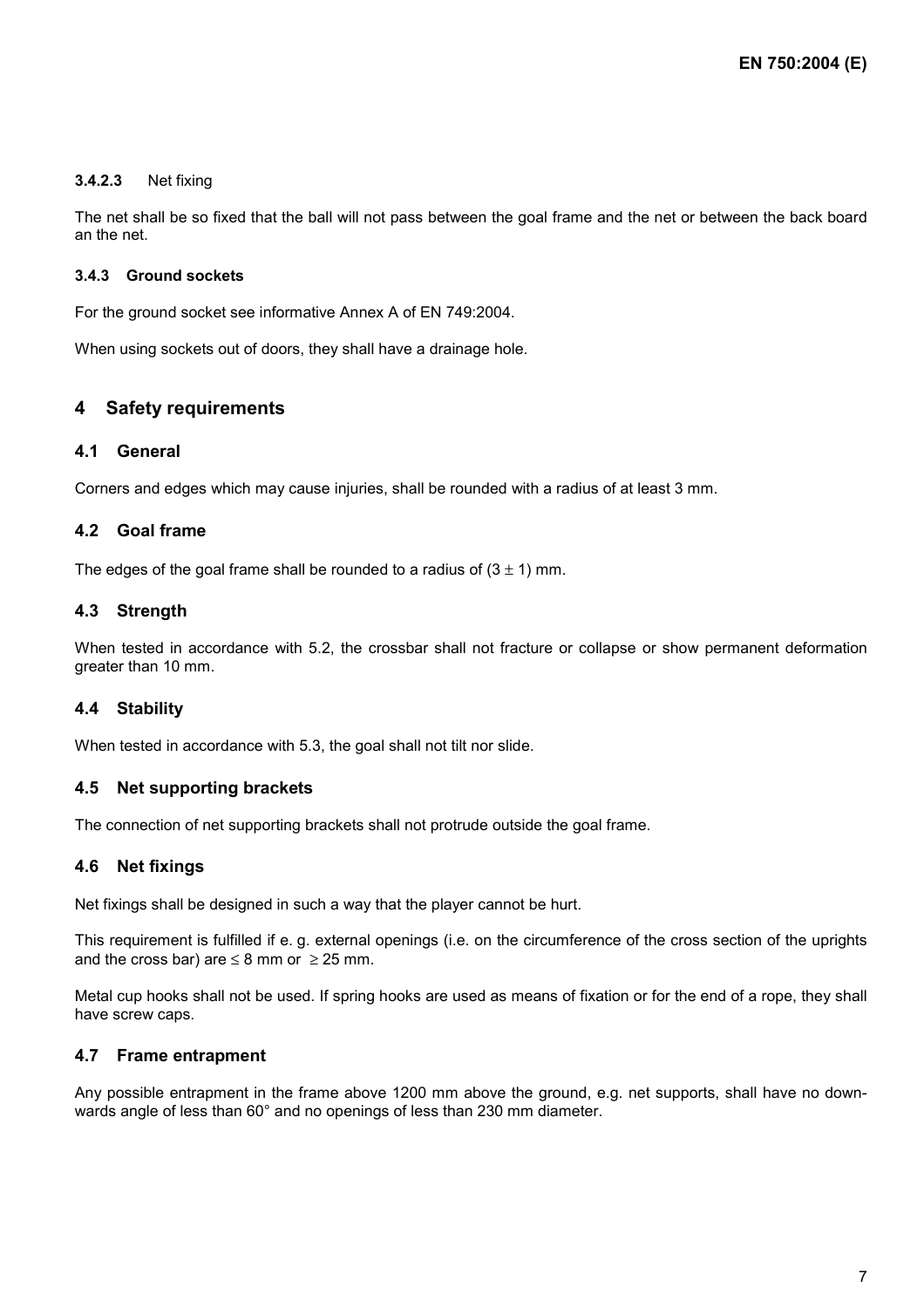#### **5 Test methods**

#### **5.1 General**

If not otherwise specified in the following requirements of Clauses 3 and 4 are tested by measuring, visual inspection or practical test.

Execute the test after conditioning the goal for a minimum of 1 h at a test temperature of  $(20 \pm 5)$  °C.

#### **5.2 Determination of strength**

Apply a vertical force of 1 800 N at the centre of the crossbar for 1 min  $^{+ \, 10}_{- \, 0}$  s.

Note any fracture or other damage to the goal.

Remove the force and measure any permanent deformation 30 min $^{+\,30}_{-\,0}$  s after removal of the force.

#### **5.3 Determination of stability**

Install the goal in its normal position of use. Apply a horizontal force (*F*) of 1 100 N at the top of the centre of the crossbar for 1 min $^{+ \, 10}_{\quad \, 0}$  s by means of a rope of 3 000 mm length (see Figure 2). Note any falling over or sliding.

#### **6 Assembly, installation and maintenance instructions**

The manufacturer shall provide written instructions for assembly, installation and maintenance.

It shall be pointed out in the assembly instructions that any goals that are not being used at the moment should be secured against overturning.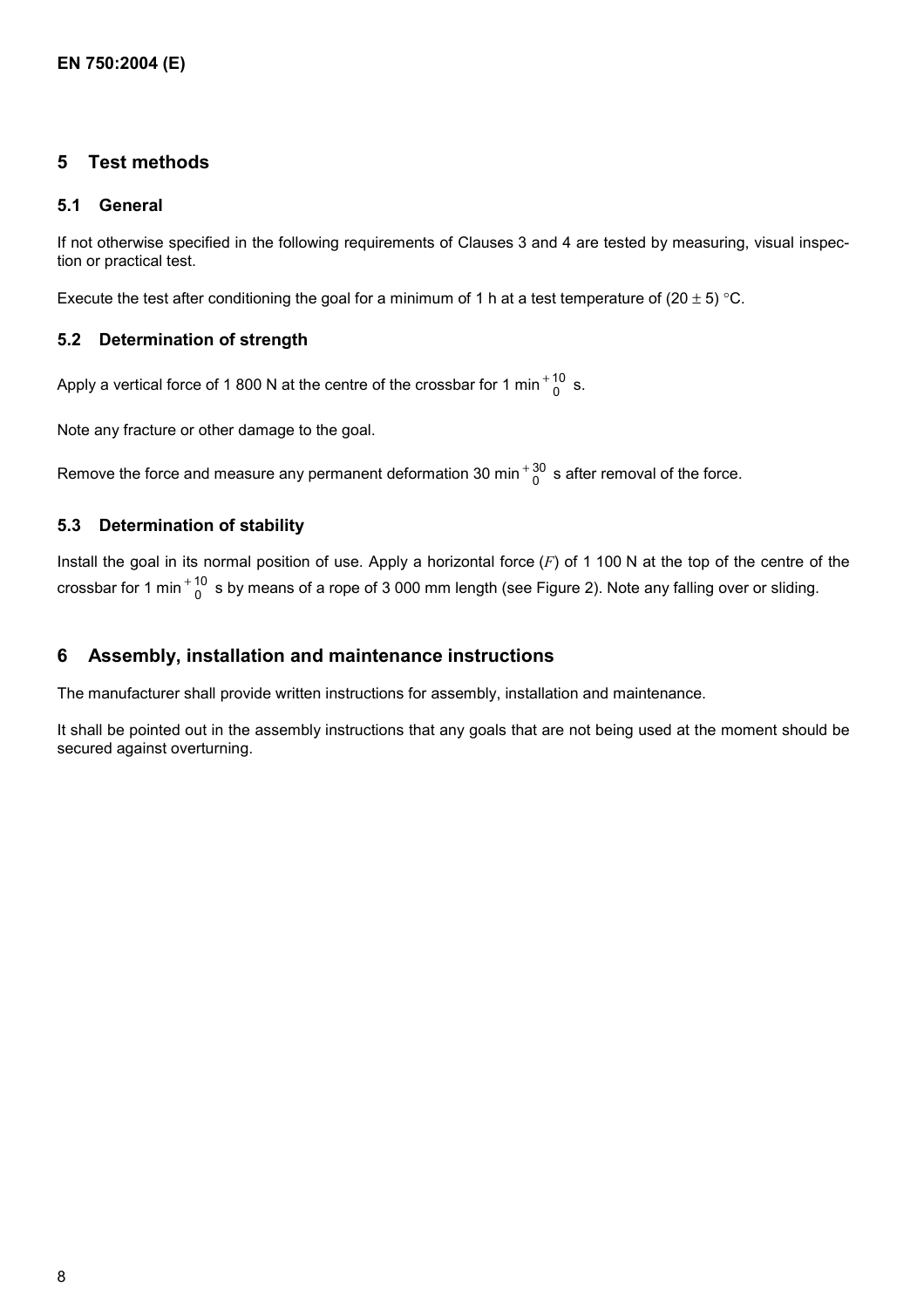Dimensions in millimetres





9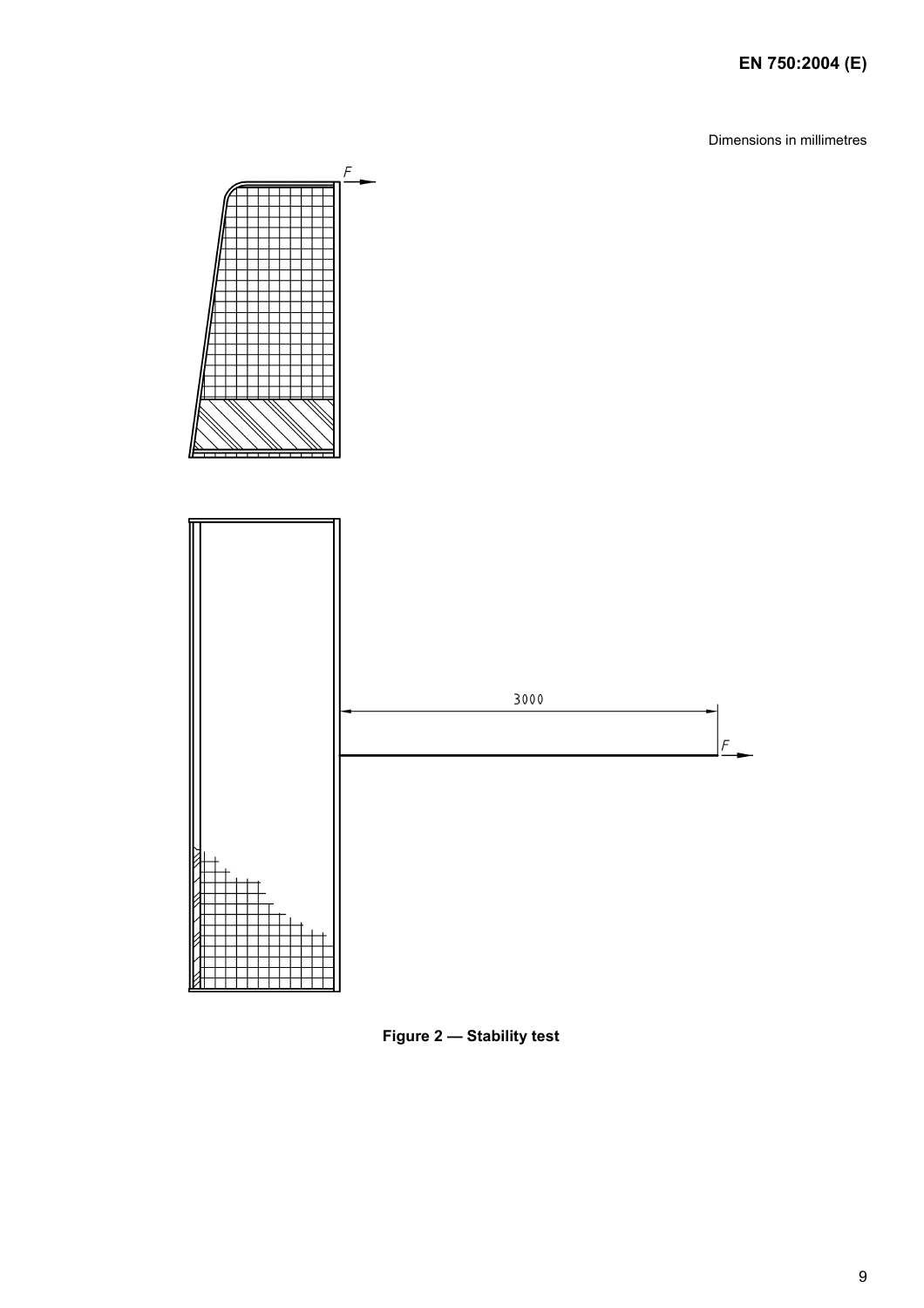#### **7 Warning label**

A permanent warning label shall be fixed to the goal with the following wording:

- This goal is designed to be used for hockey only and no other purpose;
- Check all fastenings are fully tightened before using this product and check periodically afterwards;
- At all times the goal shall be secured against tilting;
- Never climb on the net or goal framework.

NOTE Also an appropriate graphical symbol may be used.

#### **8 Marking**

Goals shall be marked with the following information:

- a) the number of this document EN  $750<sup>1</sup>$ ;
- b) the name or trademark of the manufacturer, retailer or importer and the year of manufacturing of the frame;
- c) a warning label giving details of use that the goal is designed for and type of net in accordance with Clause 7.

l

<sup>1)</sup> Marking EN 750 on or in relation to a product represents the manufacturer's declaration of conformity, i.e. a claim by or on behalf of the manufacturer that the product meets the requirements of the standard. The accuracy of the claim is therefore solely the responsibility of the person making the claim. Such a declaration should not be confused with third party certification of conformity, which may also be desirable.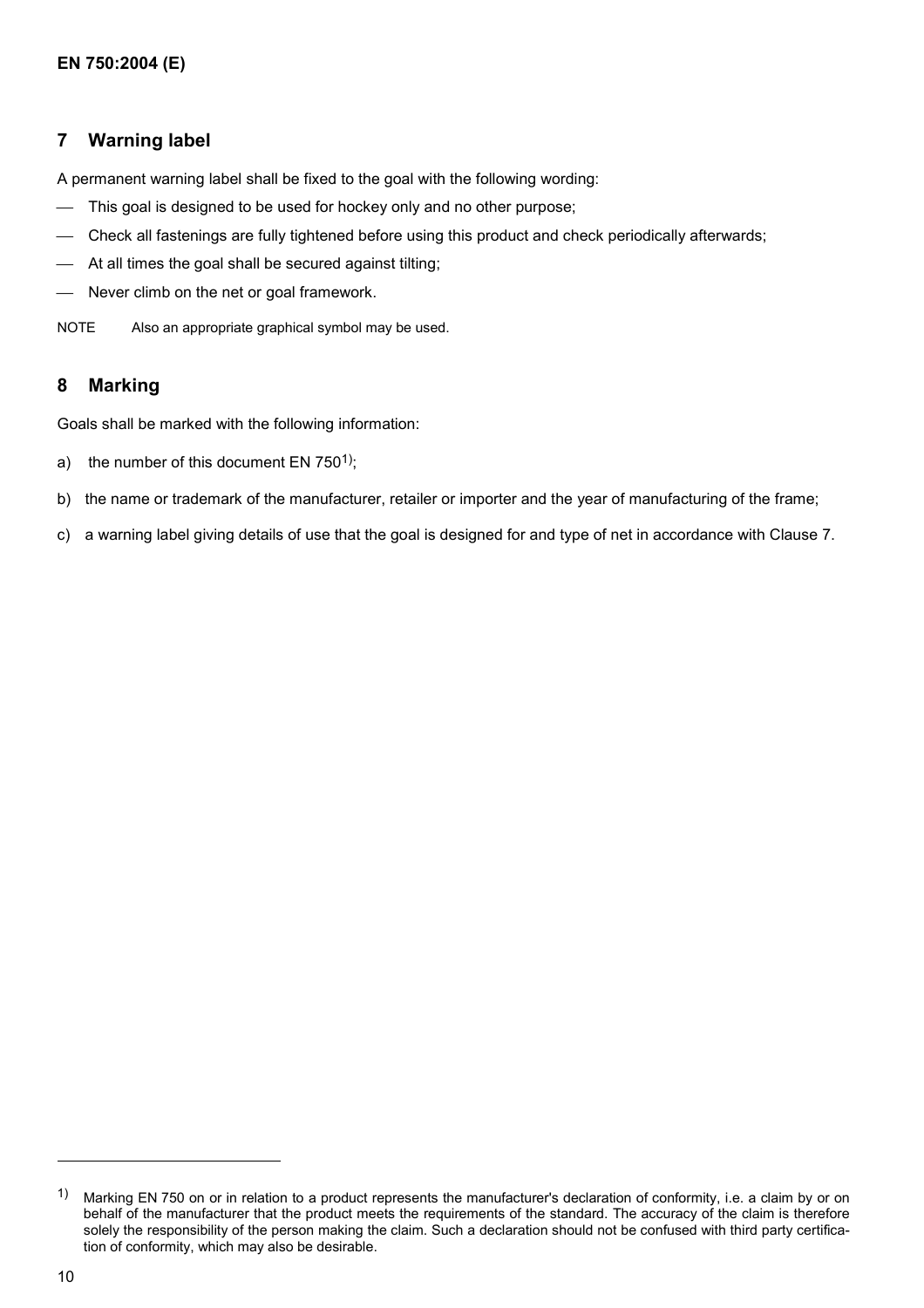## **Bibliography**

EN ISO 2062, *Textiles — Yarns from packages — Determination of single-end breaking force and elongation at break (ISO 2062:1993)*